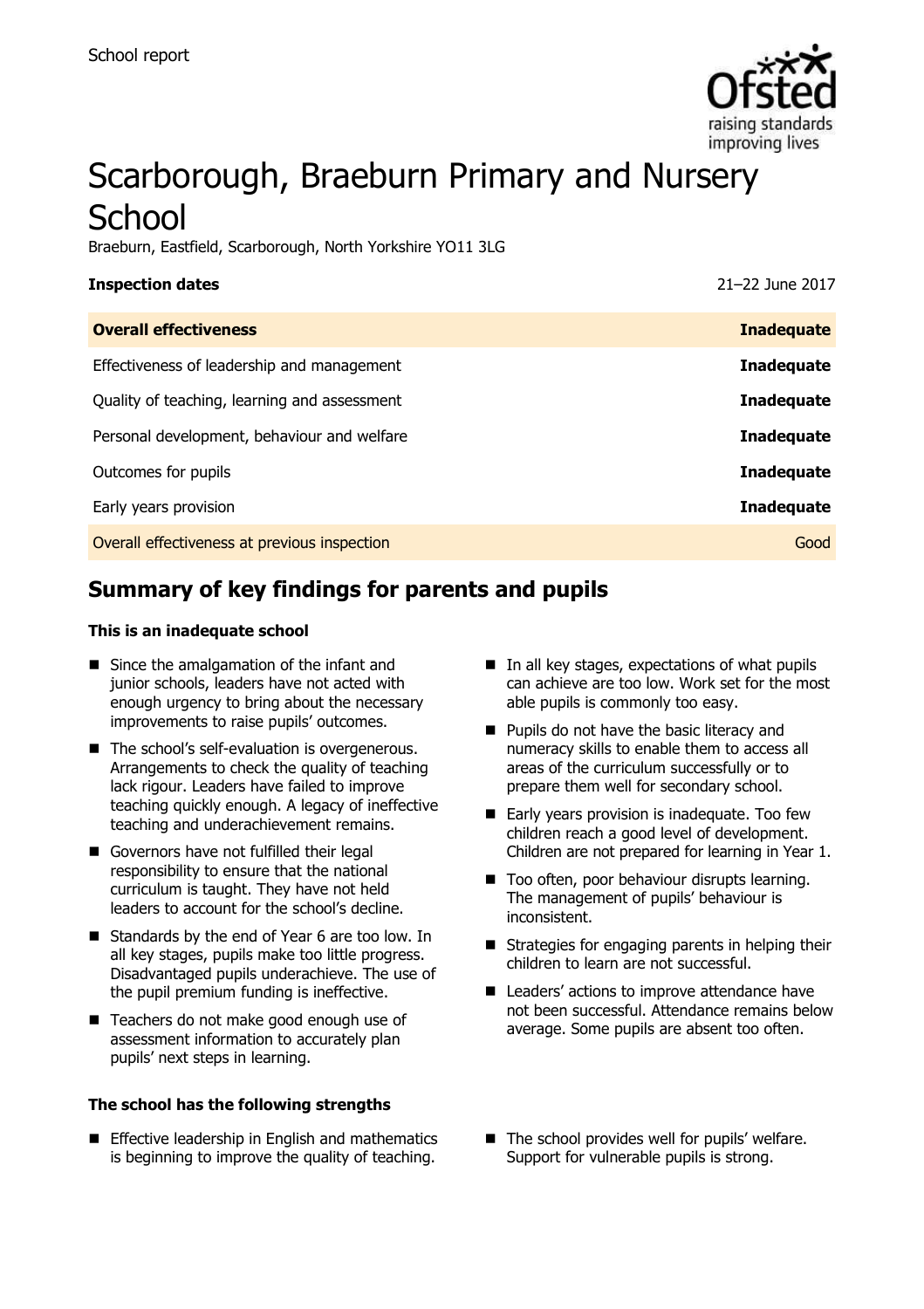

# **Full report**

In accordance with section 44(1) of the Education Act 2005, Her Majesty's Chief Inspector is of the opinion that this school requires special measures because it is failing to give its pupils an acceptable standard of education and the persons responsible for leading, managing or governing the school are not demonstrating the capacity to secure the necessary improvement in the school.

### **What does the school need to do to improve further?**

- Urgently improve the effectiveness of leadership and governance by ensuring that:
	- self-evaluation processes are robust and provide an accurate view of how well the school is performing
	- arrangements to check the quality of teaching, learning and assessment and the performance of staff are rigorous and bring about consistently good teaching
	- governors understand all of their legal responsibilities and how well pupils are achieving so that they effectively hold school leaders to account
	- the curriculum is improved so that pupils develop a firm grasp of basic literacy and numeracy skills
	- additional funding for disadvantaged pupils is used effectively
	- pupils develop a good understanding of other countries and cultures.
- $\blacksquare$  Rapidly improve the quality of teaching so that pupils make good progress in reading, writing and mathematics and reach standards that are at least in line with those expected by the end of Year 6 by:
	- making sure that expectations of what pupils can achieve are consistently high in all key stages
	- making sure that information collected from assessing pupils' skills, knowledge and progress is accurate and used consistently well to provide work that is matched to pupils' varying needs and abilities
	- improving teachers' management of pupils' behaviour, so that learning is not disrupted.
- Improve pupils' personal development, behaviour and welfare by:
	- improving attendance, particularly for disadvantaged pupils and those who have special educational needs and/or disabilities, so that it is at least average
	- insisting that pupils give teachers their full attention and behave well in lessons
	- strengthening communication with and participation of parents in their children's learning.
- Rapidly increase the proportion of children who reach a good level of development by the end of Reception Year by:
	- ensuring that teachers use their assessments to set challenging work, plan future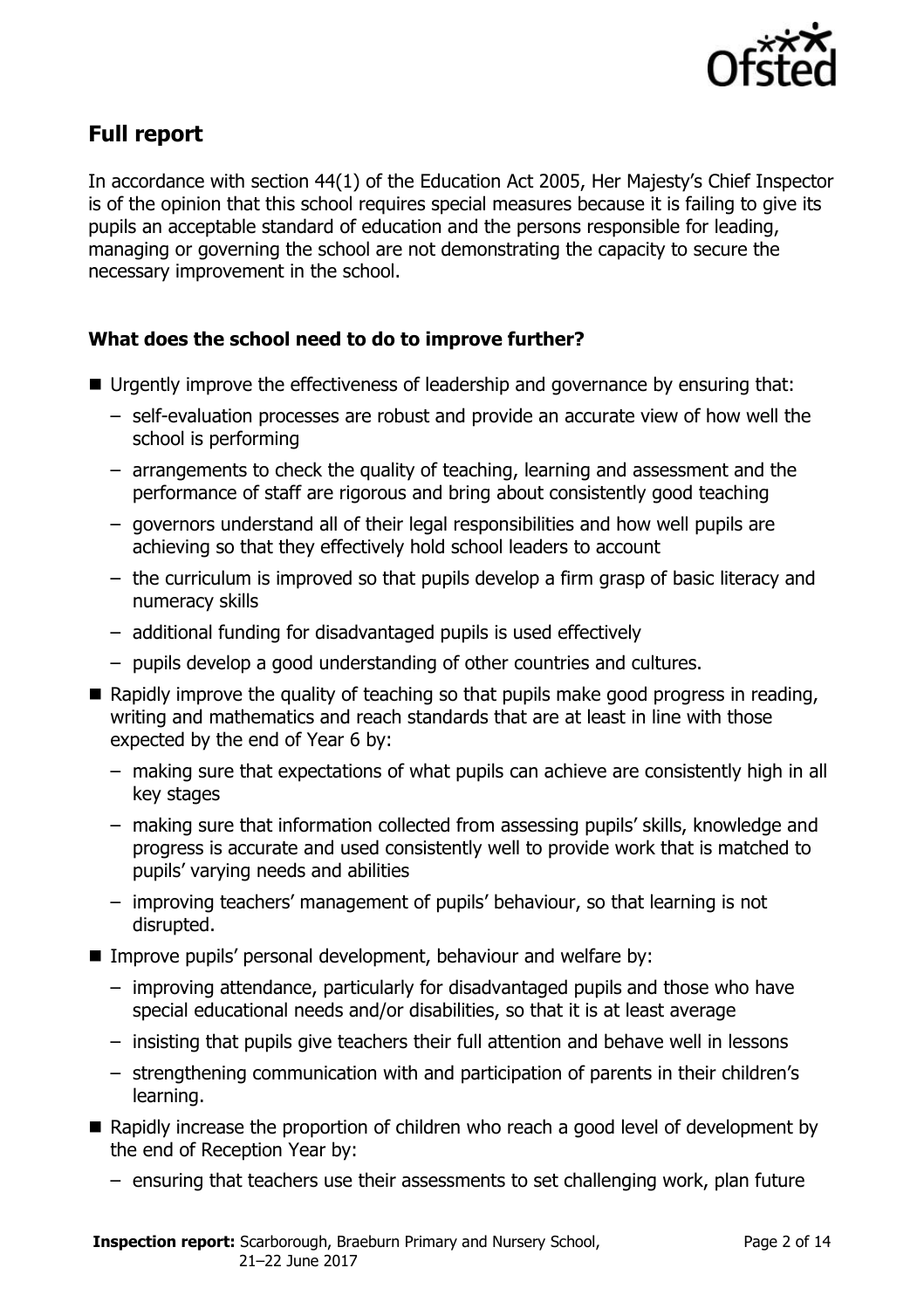

learning and identify precise learning targets for individuals and groups

- making sure that clear routines are established so that the children quickly develop good attitudes to learning
- improving the quality of provision during activities which children choose for themselves, including outdoors
- making sure that the teaching of early reading, writing and number prepares children more effectively for Year 1.

An external review of governance should be undertaken in order to assess how this aspect of leadership and management may be improved.

An external review of the school's use of the pupil premium should be undertaken in order to assess how this aspect of leadership and management may be improved.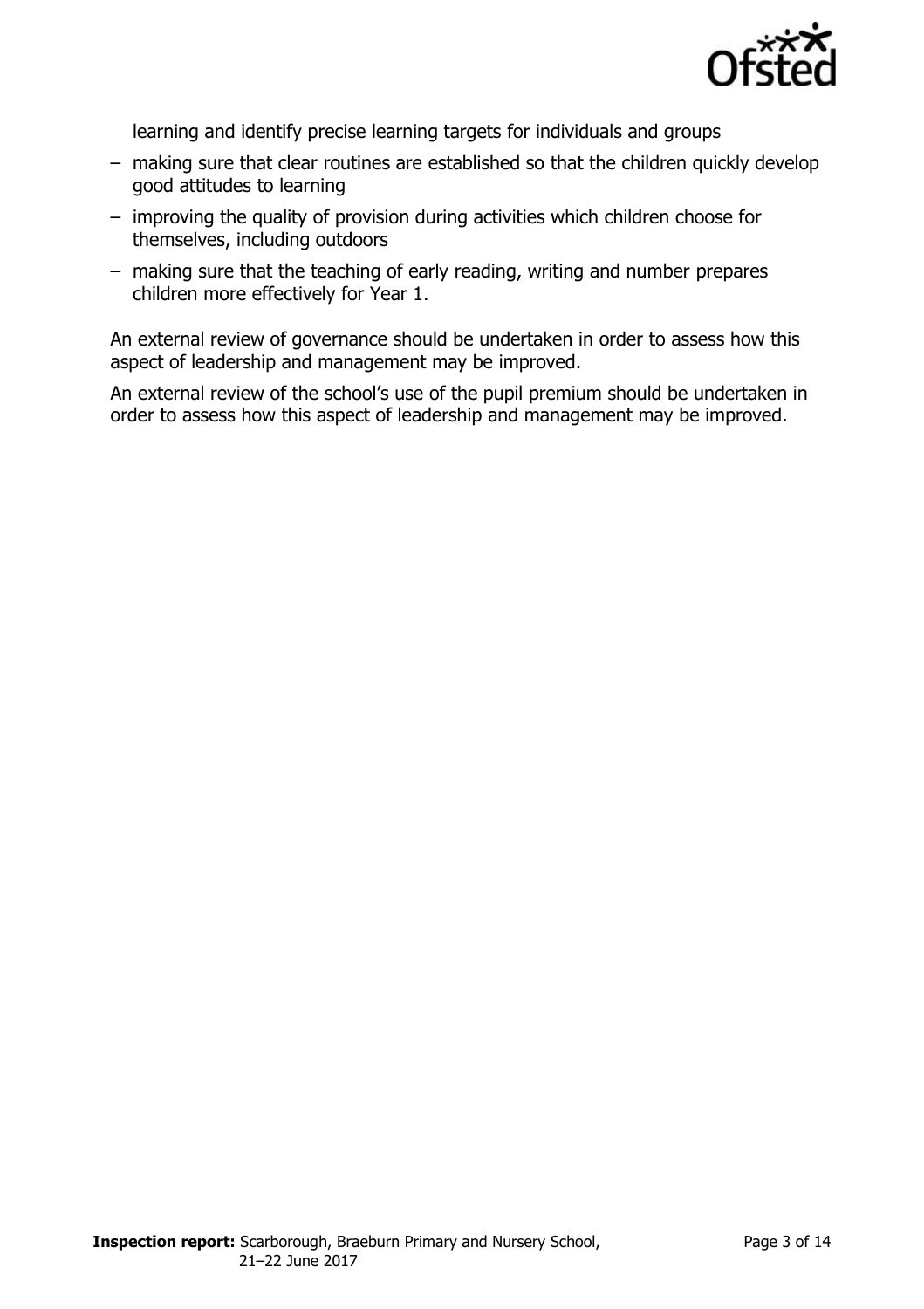

# **Inspection judgements**

#### **Effectiveness of leadership and management Inadequate**

- The quality of education provided is inadequate. Leaders have not demonstrated the capacity to improve the situation quickly enough. All groups of pupils, including the most able, disadvantaged pupils and those pupils who have special educational needs and/or disabilities, have made too little progress since the amalgamation of the infant and junior schools. Leaders have not been successful in driving up standards and have not ensured equality of opportunity for all pupils. A legacy of underperformance continues to hamper the school's rate of improvement.
- Governors have been too slow to fulfil their legal responsibility to follow the statutory national curriculum. Only now is it being introduced. As a result, too many pupils have failed to make the progress expected of them in reading, writing and mathematics. Leaders have not ensured that the curriculum provides pupils with opportunities to adequately equip them with the knowledge and skills they will need to be successful in secondary school. Standards by Year 6 are very low.
- Senior leaders, including governors, have an overgenerous impression of the school's effectiveness, including its capacity to improve. Leaders do not accurately compare the school's performance against that of other schools nationally, particularly those in similar challenging circumstances. School leaders and managers are not challenged effectively to improve their leadership and drive improvements in the quality of teaching and learning quickly enough.
- Although leaders have introduced numerous changes in an attempt to improve the quality of teaching, their efforts so far have had too little impact. For example, a new assessment system and curriculum have been introduced. However, these are not applied consistently across the school. Initiatives have not been given enough priority or their impact checked.
- Leaders have not checked the performance of teachers and teaching assistants rigorously enough. Consequently, leaders have failed to identify the correct priorities to improve teaching and pupils' achievement. While some improvement to the arrangements for managing teachers' performance is now evident, this has not had a consistent and positive impact on improving the performance of pupils.
- Leaders closely monitor the use of the pupil premium funding. Additional funds have had a positive impact on the welfare of disadvantaged pupils and on their performance in the phonics screening check by the end of Year 2. However, gaps in attainment and progress between this group and other pupils are not closing quickly enough. High rates of absence continue to hamper their achievement. Governors do not hold the school to account well enough for making sure that disadvantaged pupils achieve well.
- Pupils who have special educational needs and/or disabilities receive a range of support, which is well designed to meet their individual needs. These pupils are fully included in the life of the school. Despite this support, pupils who have special educational needs and/or disabilities make slow progress. The extra funding for special educational needs has variable impact.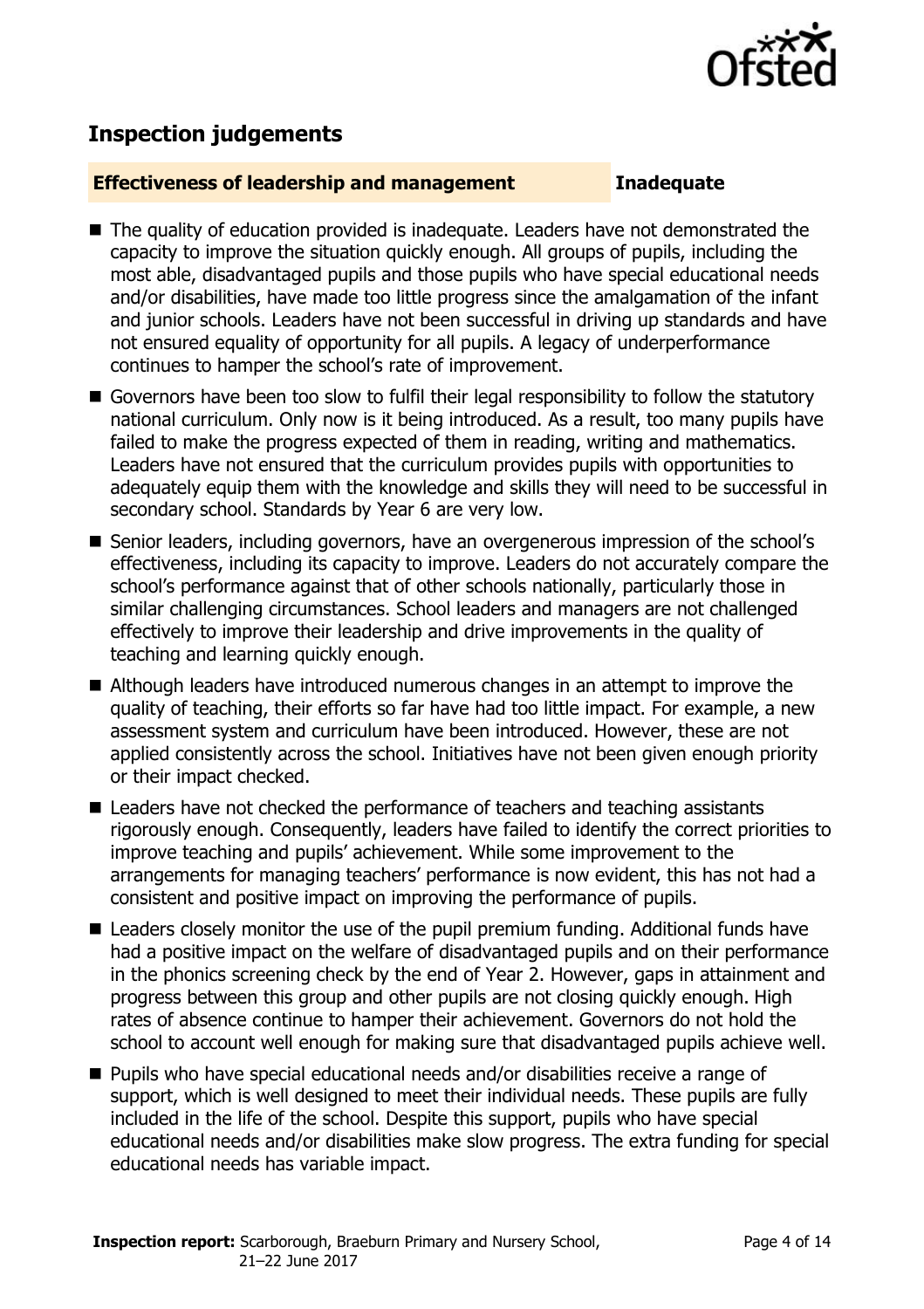

- Leaders have created a caring environment. The specialist unit for vulnerable children ensures that pupils feel safe. Leaders have invested much time, effort and resource into the nurture of pupils who face many challenges outside school. The school provides effective support for children who have social, emotional and mental health needs.
- The primary school physical education (PE) and sports funding is used effectively to improve the expertise of staff in teaching PE as well as providing extra-curricular activities. Good use is made of on-site facilities and a swimming coach to enable all children to leave school being able to swim 25 metres.
- Pupils' spiritual, moral and social development and understanding of British values are promoted well through the assembly programme, religious education and the personal, health, social citizenship education (PHSCE) curriculum. Pupils' cultural development, however, is less well developed. Pupils say that they enjoyed their 'diversity day' and learning about the lives of their Sikh, Muslim and Christian visitors. Pupils do not have sufficient opportunities to further extend their knowledge and experience of other countries and cultures.
- The local authority has worked in partnership with the school to try to secure good leadership and governance. Several school reviews have been conducted to identify areas that need development and to monitor the performance of leaders. The local authority advisers are aware of the difficulties that the school faces and have provided good support to leaders. The school benefits from valuable links with an outstanding school to share good ideas which teachers then use in their classrooms. This work has not, however, prevented the school from declining and being judged inadequate.
- The school should not appoint newly qualified teachers.

### **Governance of the school**

- Governance is inadequate.
- The governing body has presided over the amalgamation of the infant and junior schools. The decline in pupils' outcomes demonstrates their lack of capacity to secure improvements.
- Governors have not ensured that the national curriculum and assessment arrangements have been effectively implemented.
- Governors understand performance management procedures, but have not been rigorous in their implementation, rewarding staff for targets that are only partially met.

### **Safeguarding**

- The arrangements for safeguarding are effective.
- The school's arrangements meet all statutory requirements. Leaders have rightly placed the highest priority on making sure that all the school's pupils are safe. The school's policies are up to date, reflecting the latest guidelines. Staff have been fully trained and know the school's procedures well. They are able to identify and support any pupil at risk.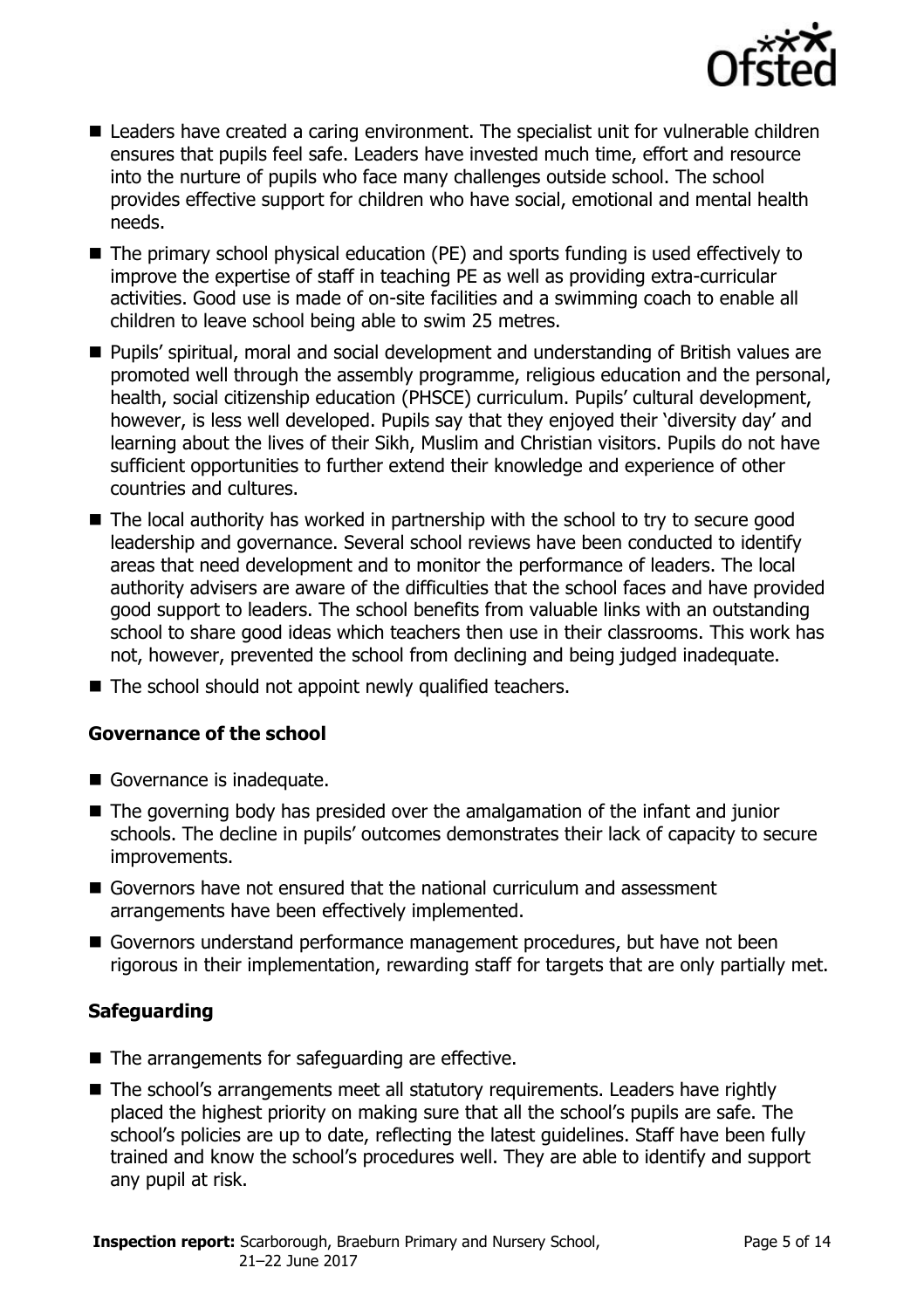

■ Inspectors found that staff keep detailed and well-organised records and work well with parents and other agencies to help pupils whose circumstances make them potentially vulnerable. Staff check carefully that those agencies have taken action in response to any referrals the school has made.

### **Quality of teaching, learning and assessment Inadequate**

- Staff turbulence, including long periods of staff absence, has impacted negatively on the quality of teaching. Weak teaching over time has resulted in all groups of pupils making inadequate progress, including in reading, writing and mathematics. The effectiveness of current teaching across the year groups remains too variable. It fails to meet pupils' varying needs.
- Poor teaching over time has resulted in low standards by the end of Year 6. Current teaching is too weak to ensure that the gaps evident in pupils' knowledge and skills are filled. Pupils are not catching up lost ground quickly enough. Pupils are not equipped with the firm grasp of basic literacy and numeracy skills they need in order to be successful at secondary school.
- Expectations of what pupils can achieve are too low. Commonly, teachers set work that fails to take what pupils already know and understand into account. Work for the most able pupils, for example, is often too easy. These pupils are not required to think deeply enough. Less-able pupils are faced with tasks that they are unable to complete. Both these groups of pupils make inadequate progress as a result. Furthermore, this poor match of work often results in pupils becoming restless and off task; their behaviour deteriorates and, on too many occasions, learning is disrupted. Teachers' management of this is not good enough.
- Information from assessing pupils' skills, knowledge and progress is not used to good effect. Teachers' use of this information is inconsistent and often their assessments are too generous. Pupils' performance in external tests, for example, has been well below teachers' own assessments.
- Teachers' feedback to pupils about how to improve their work varies widely between year groups and requires improvement. Pupils are not clear enough about what they have done well and what to do to move forward.
- Staff are responding well to new leaders' actions aimed at improving the quality of teaching. The stronger teamwork evident between teachers and teaching assistants is helping some pupils to improve. Teaching of the mastery of mathematical calculation is improving for example. Phonics teaching in the early years and key stage 1 has also improved. A higher proportion of pupils are now reaching the required standard in the Year 1 phonics screening check.
- Some teaching is good. In art and computing, pupils are taught well. Pupils in Year 5 are doing well. In Year 5 in English, constant checking of pupils' writing by teachers and their assistants enabled pupils to identify errors and find opportunities to add complex vocabulary for themselves.
- Teachers do not make good use of homework to consolidate the learning that takes place at school. The school works hard to encourage greater participation of parents in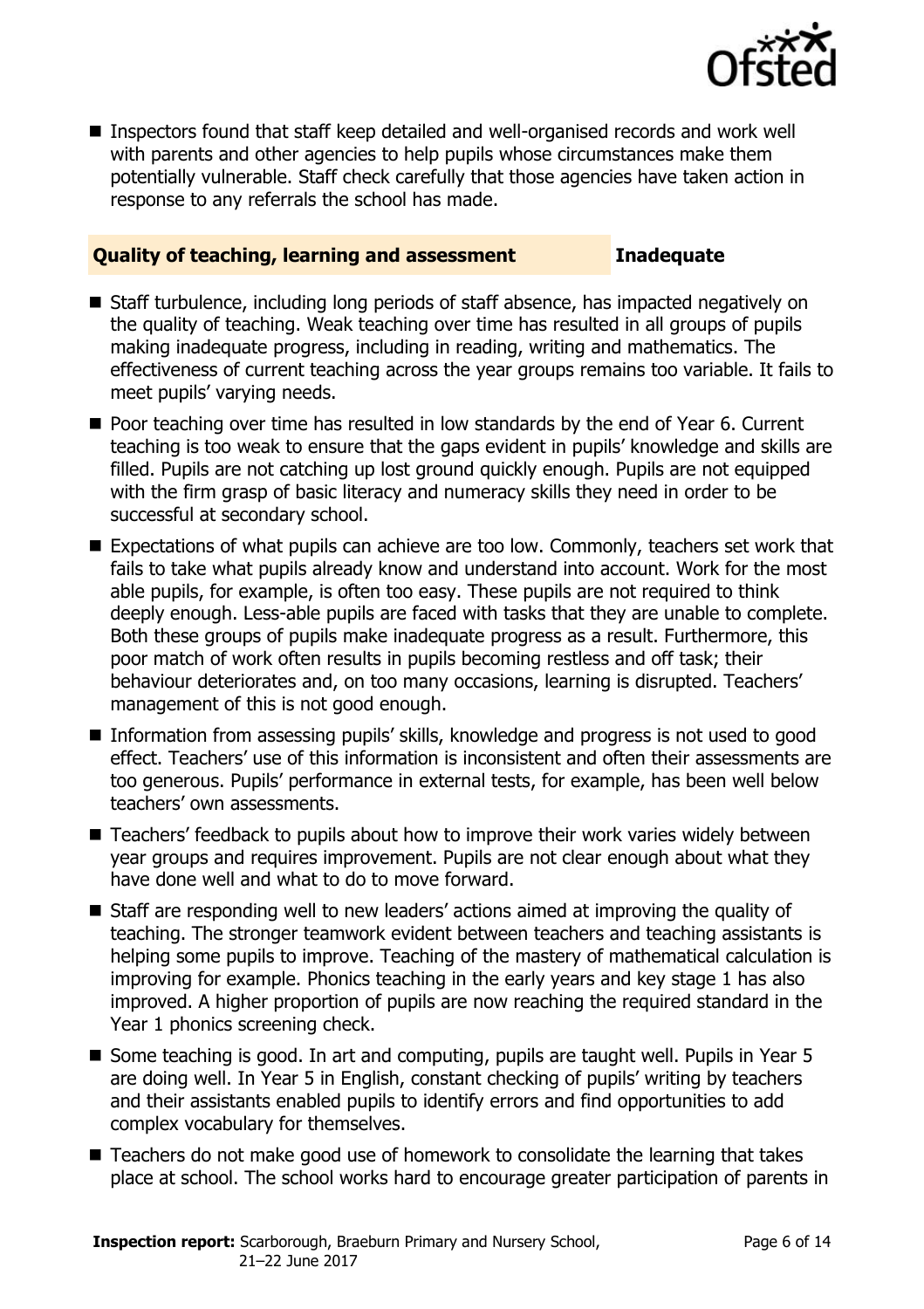

supporting learning at home. Some parents value the opportunities to contribute more to their children's learning. Pupils do not read to adults at home often enough. This slows pupils' learning and proficiency.

#### **Personal development, behaviour and welfare Inadequate**

#### **Personal development and welfare**

- The school's work to promote pupils' personal development and welfare requires improvement.
- **Pupils are safe and feel safe in school. They report that recently there have been only** isolated instances of bullying and that these are sorted out. All pupils know who to turn to if they are unhappy, and they make good use of the specialist staff available.
- **Pupils lack a little confidence and determination as learners. They are not always clear** about the purpose of the work they are doing or how the school is supporting them. Their attitudes are more dutiful than engaged. When pupils finish their work in class, they are not inclined to ask for more. Pupils told the inspectors that they do not always do homework or read at home.
- Pupils collaborate well in class when asked to work in a pair or small group. They are generally kind to each other, but frequently speak over each other in lessons. During the inspection, younger pupils found it difficult to listen carefully to each other or to adopt appropriate behaviours, for example when answering teachers' questions.
- The school has provided guidance to pupils about how to stay safe online. Pupils recall visitors from the emergency services explaining how to keep safe on the roads and when away from school.
- $\blacksquare$  The school takes steps to encourage pupils to be more independent, such as by acting as 'diversity champions' or applying to join the school council. The school environment is attractive and well maintained. Equipment is provided to encourage pupils to use playtimes constructively.

#### **Behaviour**

- The behaviour of pupils is inadequate.
- Overall, attendance has been below average for the last two vears and remains so. Systems and procedures are in place to try to improve attendance. The school is active in working with families of pupils who are absent because of their domestic circumstances, for example. However, too many pupils are regularly absent, particularly disadvantaged pupils and pupils who have special educational needs and/or disabilities. The attendance of different groups of pupils is not checked carefully enough.
- In too many lessons, behaviour is not as good as it should be. Teachers' management of pupils' behaviour is ineffective. The school's 'look like a learner' initiative is not effective. Teachers fail to gain the full attention of pupils. Pupils often lose concentration and become distracted because the work they are given is not at an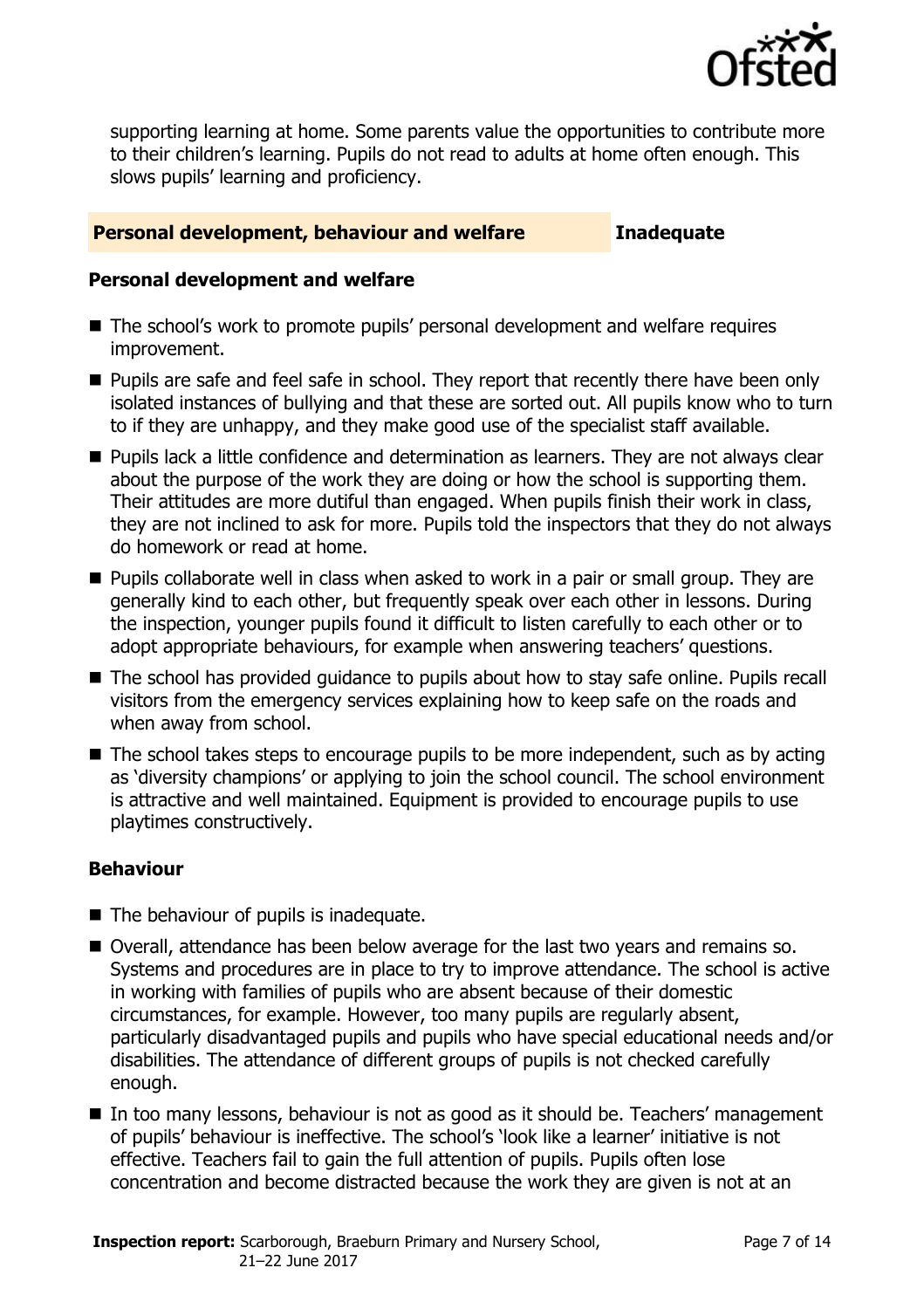

appropriate level for their varying abilities. This slows learning. Some pupils produce too little or untidy work. Boys, in particular, make the most of occasions when adults do not supervise them. They become involved in silly behaviour which interrupts their concentration and slows their progress.

■ The school works hard to establish productive relationships with parents to help them gain a better understanding of how they can help to improve their children's learning. However, this is yet to prove successful in widening parents' involvement across all the year groups.

#### **Outcomes for pupils Inadequate**

- Across the key stages, pupils, including disadvantaged pupils and the most able, make inadequate progress from their starting points in reading, writing and mathematics. Standards by the end of Year 6 in 2016 were very low. This reflects poor teaching over time. Pupils' progress in reading was extremely weak.
- **Inspection evidence shows that too few pupils currently in Year 6 are working at the** levels expected for their age. Although there have been some recent improvements to speed up pupils' progress, progress is still too slow to enable these pupils to catch up quickly to where they should be.
- The proportion of pupils reaching the expected levels at the end of Year 2 in 2016 was much lower than average in reading and mathematics. From their starting points, progress was too slow. Too few pupils currently in key stage 1 are working at the expected levels for their age.
- Disadvantaged pupils underachieve. In Year 6 in 2016, disadvantaged pupils made significantly less progress than other pupils nationally from the same starting points. In the current Year 6, gaps between the achievements of disadvantaged pupils compared to others have continued to widen during their time in school. The school's use of the pupil premium is not effective.
- The most able pupils do not make enough progress. In all key stages, expectations of what they can achieve are too low. Work lacks challenge and, as a result, too few pupils reach their potential in reading, writing and mathematics by the end of Year 2 and Year 6.
- **Pupils who have special educational needs and/or disabilities are well supported to help** them overcome personal barriers to their learning. Over time, however, they have made very slow progress. Their current progress varies too much between year groups.
- Leaders have placed a strong focus on improving pupils' achievement in reading and, as a result, progress is starting to speed up. New incentives to encourage early reading are proving to be successful. Younger pupils who read to inspectors could apply appropriate phonic knowledge to help them read more unusual or complicated words. Phonics is being taught increasingly well. Pupils are now reading more regularly in school and a love of reading is being fostered. However, for older pupils, a legacy of underachievement remains. Older pupils struggle with aspects of reading, such as decoding unfamiliar words.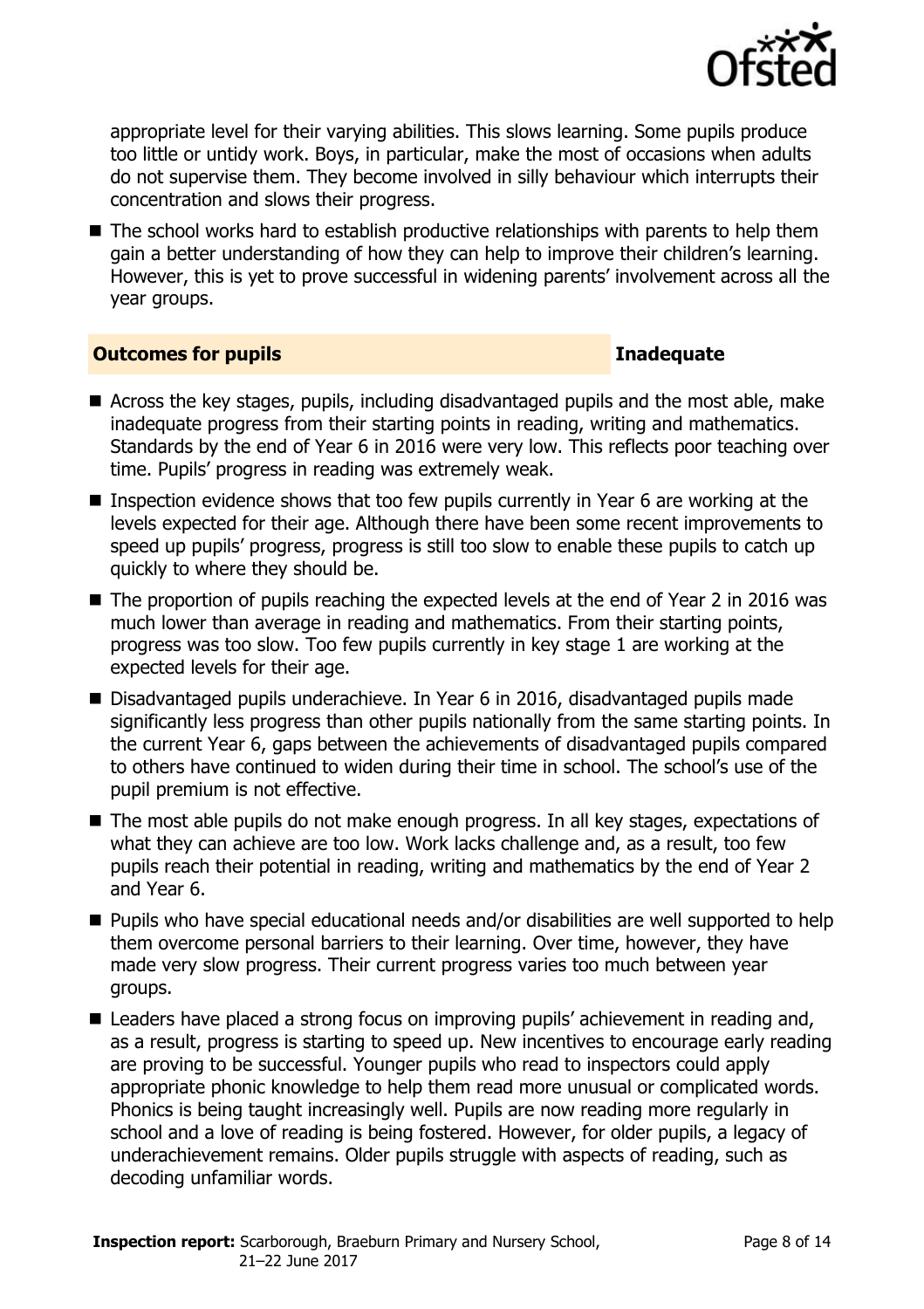

■ The quality of pupils' handwriting is too variable. Pupils do not routinely take enough pride or care with their written work. Pupils are not clear enough about what they need to do to improve their writing.

#### **Early years provision Inadequate**

- In 2016, the proportion of children reaching a good level of development by the end of Reception was significantly below the national average. Although children's starting points are often low, this represented inadequate achievement. School assessment information indicates that a higher proportion of children in Reception currently are working at a good level of development, but this proportion still remains too low. All groups of children make slow progress. Too many children leave the Reception Year illprepared for learning in Year 1.
- Children's attitudes to learning are underdeveloped. Routines and procedures are not well established. This results in a slow start to the day and poor use of time during the transition between activities.
- Children do not always behave well, particularly boys. Although children are kept safe and they are taught to share and cooperate, groups of the same gender tend to play together in stereotypical activities. Adults fail to challenge this.
- The learning environment is spacious, bright and welcoming. However, staff do not make the most of the areas available. The choice of equipment or materials provided for children when they are given opportunities to choose activities for themselves is too limited. For example, a large proportion of boys in the Reception class spent much time playing on tricycles and the climbing frame despite almost all of them already being able to demonstrate the expected gross motor skill development. This restricts their learning and progress.
- Early reading, writing and number skills are not taught well enough. There are too few opportunities for children to participate in stimulating activities to consolidate and extend their learning, particularly outdoors. Children cannot play outside during wet weather because they do not have suitable waterproof clothing. This restricts their opportunities to become resilient, inquisitive learners.
- Expectations of what children can achieve are too low and this slows their learning. Teaching is too inconsistent, varying greatly across the Nursery and Reception classes. Staff do not make good use of their knowledge of what children already know and can do or children's interests to plan the future learning activities or identify personal targets for individual or groups of children.
- Adults do know the children well. Procedures to get to know them, and their families, before they start school are improving. However, arrangements to assess children's skills, knowledge and understanding and to track their progress are weak. Teachers' assessments are overgenerous.
- The new leader of early years is very experienced. Her specialist skills in early years provision are helping her to accurately identify priorities for improvement, such as maximising opportunities for more self-directed play, increasing parental involvement and developing closer links between the Nursery and Reception classes.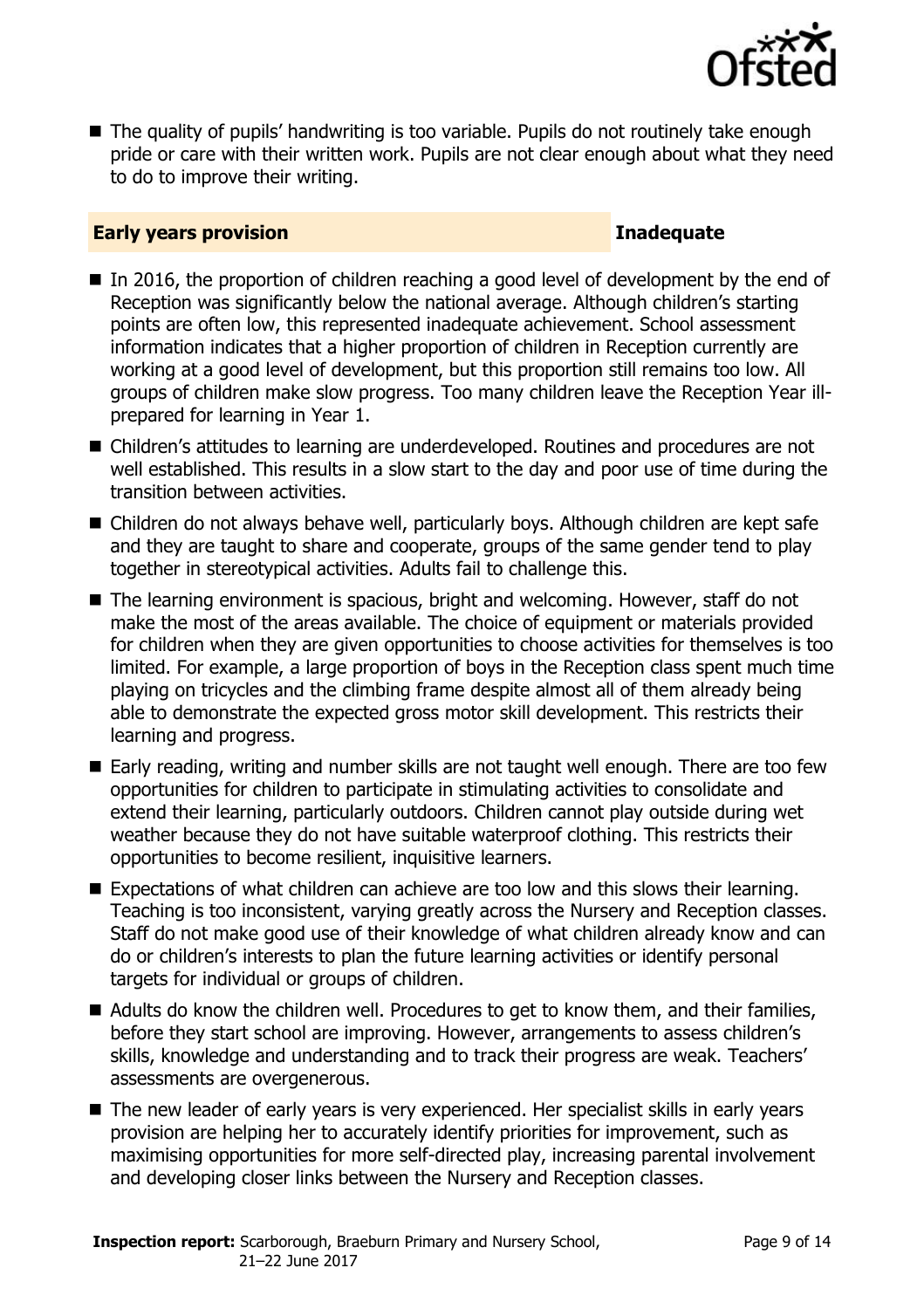

■ Additional staff work closely with individual children, such as disadvantaged children and those who have special educational needs and/or disabilities, to support learning and to help them overcome any difficulties they may be facing. Children's speaking and listening skills, for example, are well supported through the 'every child a talker' initiative. Despite this, weak teaching results in inadequate progress for these groups of children.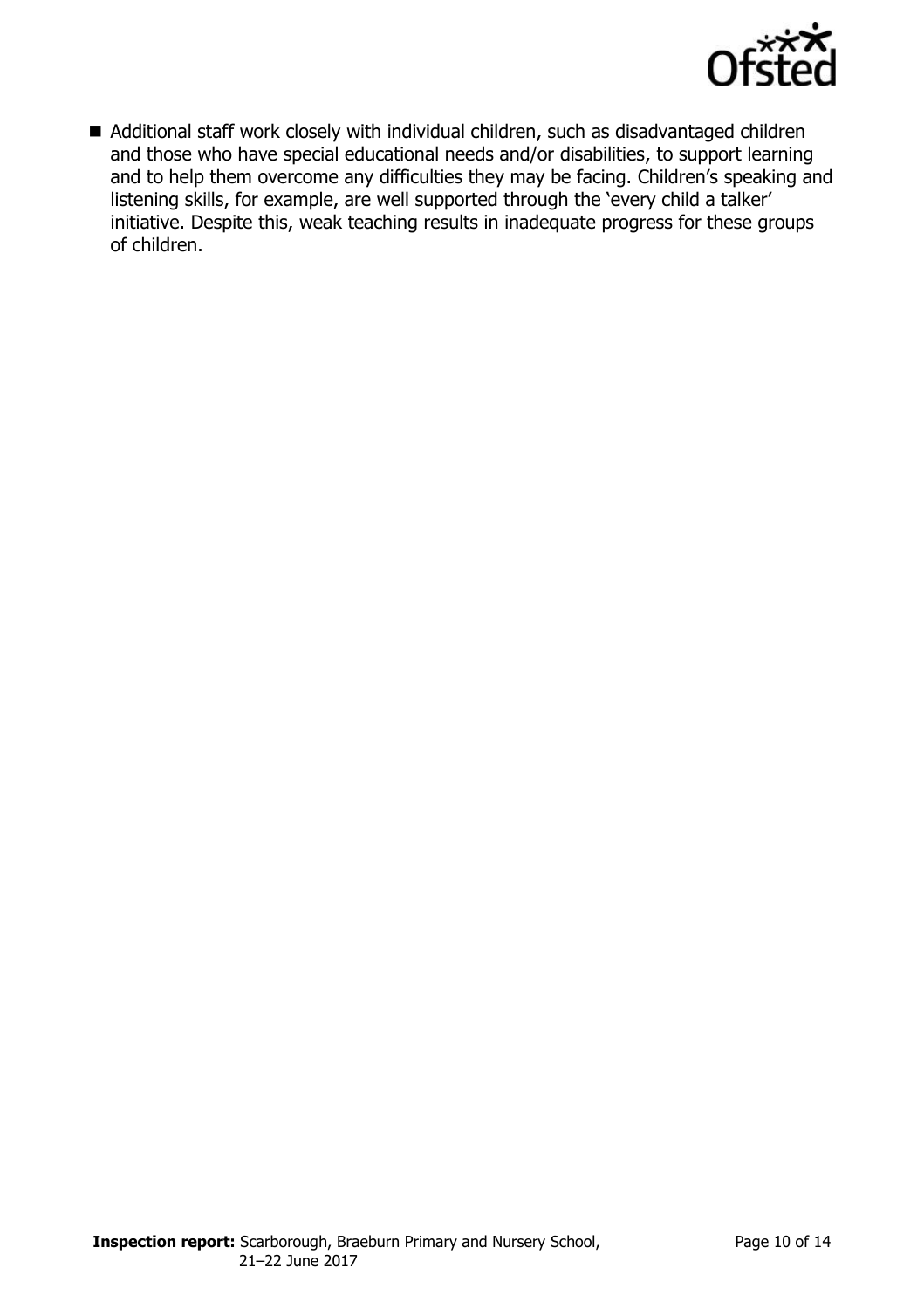

# **School details**

| Unique reference number | 121316          |
|-------------------------|-----------------|
| Local authority         | North Yorkshire |
| Inspection number       | 10031916        |

This inspection of the school was carried out under section 5 of the Education Act 2005.

| Type of school                      | Primary                       |
|-------------------------------------|-------------------------------|
| School category                     | Community                     |
| Age range of pupils                 | 3 to 11                       |
| <b>Gender of pupils</b>             | Mixed                         |
| Number of pupils on the school roll | 446                           |
| Appropriate authority               | The governing body            |
| Chair                               | Mike Tilling                  |
| <b>Headteacher</b>                  | John Palmer                   |
| Telephone number                    | 01723 582616                  |
| Website                             | www.braeburnschool.com        |
| <b>Email address</b>                | admin@braeburn.n-yorks.sch.uk |
| Date of previous inspection         | 27-28 March 2012              |

#### **Information about this school**

- In September 2014, Scarborough Braeburn Infant and Nursery School expanded. The age range of pupils increased to include those in Years 3 to 6. The junior school that these pupils previously attended closed. The infant school was renamed Scarborough, Braeburn Primary and Nursery School. Since this amalgamation, there have been significant changes in staffing.
- The school is larger than the average-sized primary school.
- Almost all pupils are White British.
- The proportion of disadvantaged pupils who are known to be eligible for the pupil premium funding is much higher than the national average.
- The proportion of pupils who have special educational needs and/or disabilities is above that seen nationally. A small number of these pupils have an education, health and care plan.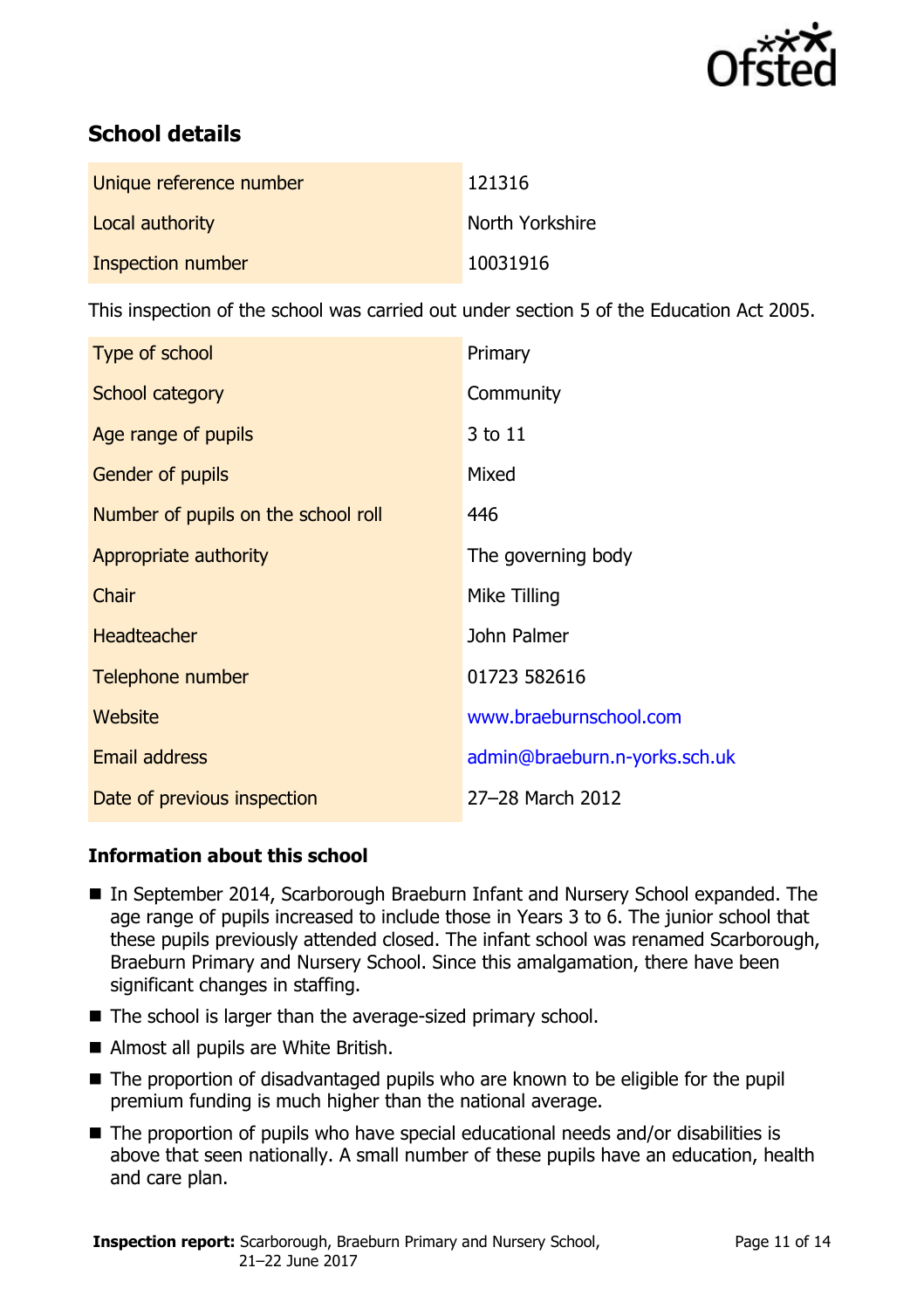

- The school provides full-time places for children in the Reception classes and part-time places for children in the Nursery.
- The school is an Enhanced Mainstream School (EMS) providing outreach support for children who have social, emotional and mental health needs.
- The school does not meet the government's current floor standards, which are the minimum expectations for attainment and progress in English and mathematics by the end of Year 6.
- The school meets requirements on the publication of specified information on its website.
- The school provides out-of-school care in the form of a breakfast club.
- The school is taking part in the local authority 'Achievement Unlocked' strategy aimed at improving outcomes for disadvantaged pupils.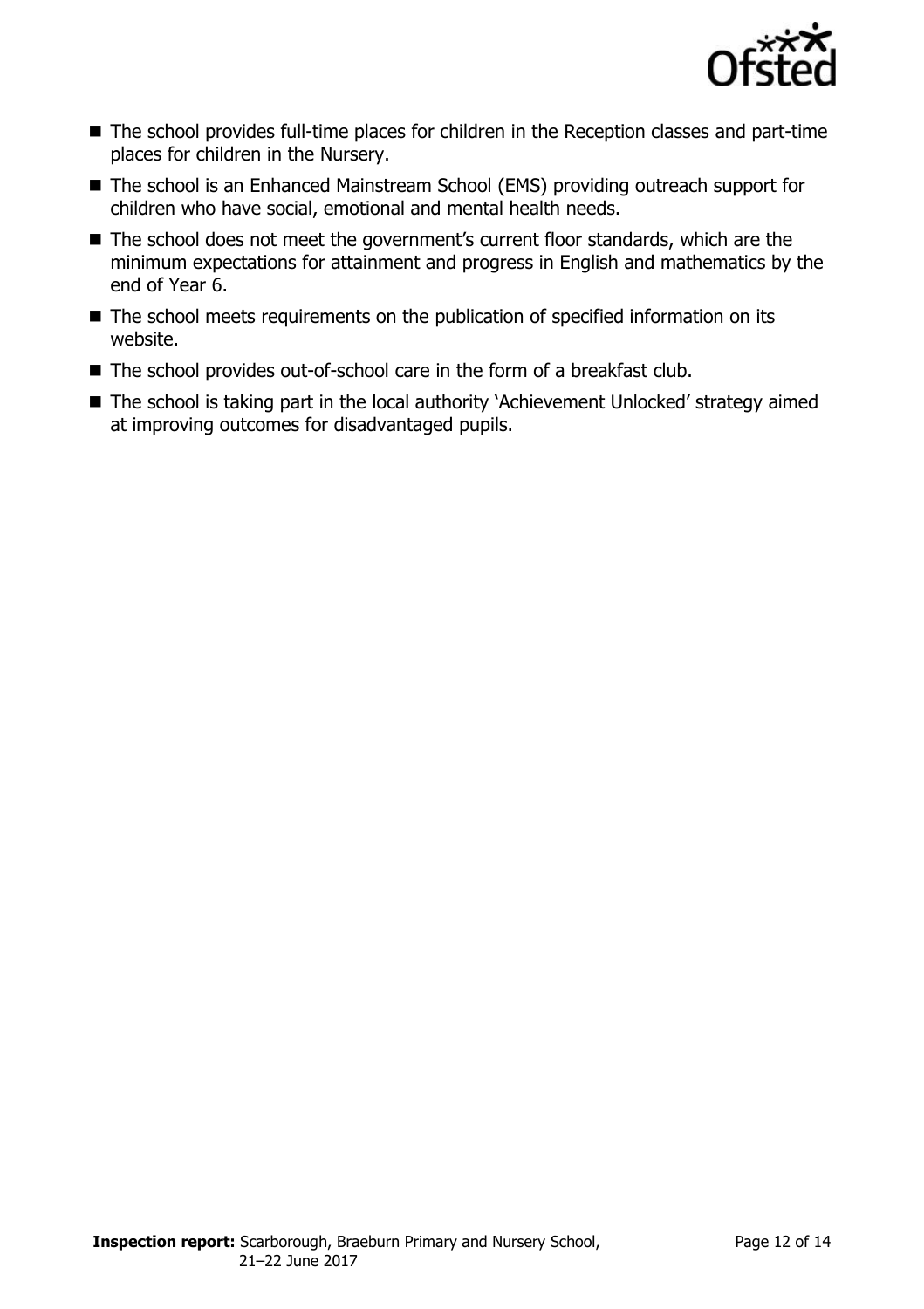

# **Information about this inspection**

- Inspectors undertook a series of short, focused visits to classrooms and longer lesson observations in each year group. A number of these were conducted jointly with senior leaders.
- Inspectors visited the school's breakfast club and the EMS provision.
- Formal and informal discussions took place with senior leaders, including governors, subject leaders, pupils, parents and two representatives from the local authority.
- Documentation relating to the school's website and safeguarding, including the single central record of recruitment checks, was scrutinised.
- The schools' self-evaluation, plans for improvement and analysis of current pupils' attainment and progress were evaluated.
- **Pupils' work in different subjects was scrutinised alongside senior and middle leaders.**
- **Inspectors observed pupils' behaviour in lessons, during break and at lunchtimes.**
- $\blacksquare$  Inspectors listened to pupils read individually.
- Inspectors took into account the 12 responses to Ofsted's online questionnaire, Parent View, and 44 responses from staff to the online survey. Inspectors also took into account the responses to the school's own surveys of parents, staff and pupils.

#### **Inspection team**

| Cathy Morgan, lead inspector | <b>Ofsted Inspector</b> |
|------------------------------|-------------------------|
| Paul Plumridge               | <b>Ofsted Inspector</b> |
| Mary Lanovy-Taylor           | <b>Ofsted Inspector</b> |